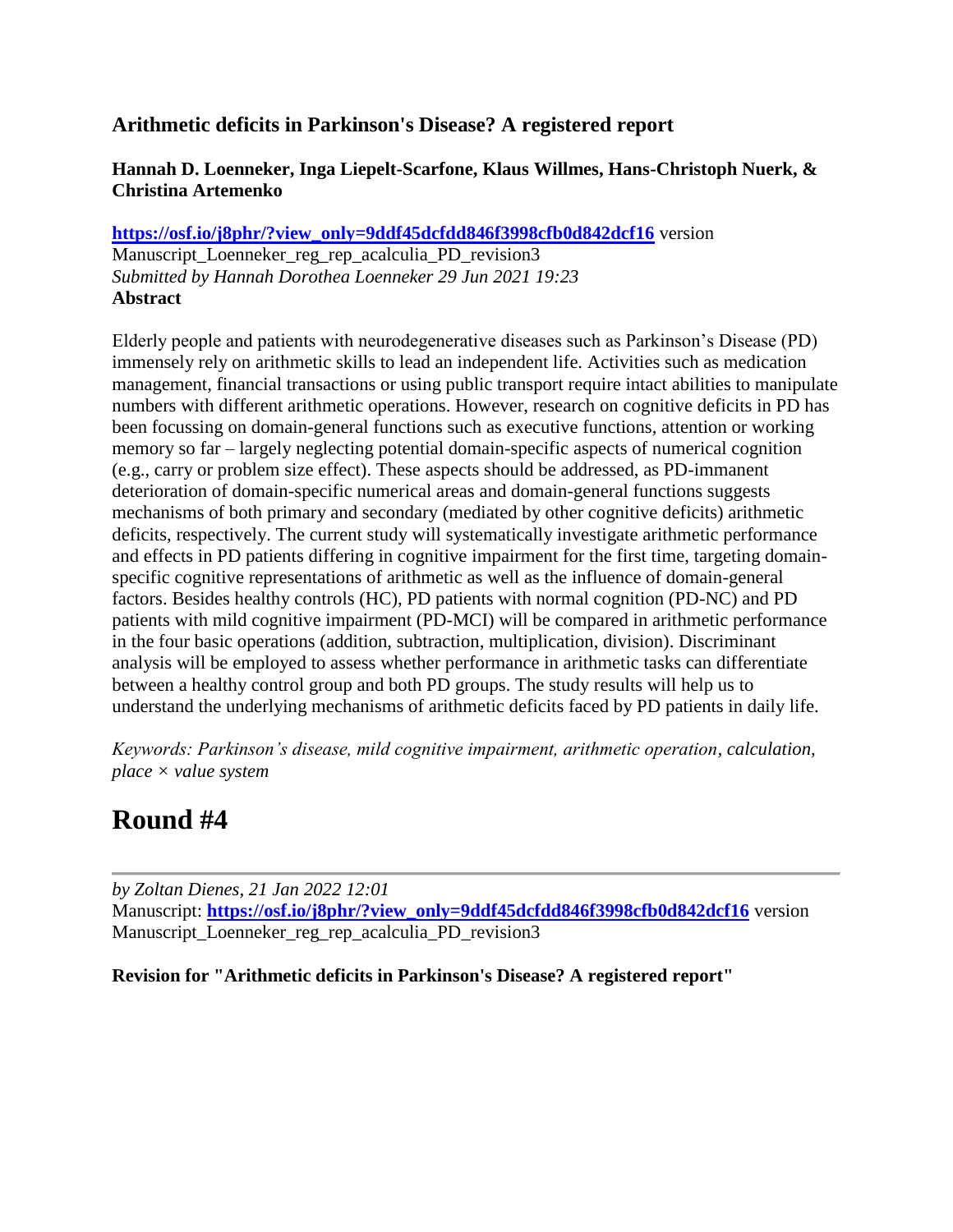### Dear Hannah

The Tattan-Birch calculator assumes the same units for both mean and SE for the likelihood AND for the parameters of the model of H1. That is, you can model H1 with a Cauchy centered on 0 as you do, but the scale factor should be in units of the mean difference. (On that point always state your units, e.g. "Mdifference = -5.3": 5.3 what? %, ms, etc.) Thus, a rule of thumb is that if the best estimate from past studies is about 5 (of whatever units, e.g. %), then use 5% as the scale factor. Note this is different from e.g. JASP (in most cases) or the Rouder online calculator which can only use Cohen's d (or dz) units for the scale factor. You could use the JASP/Rouder/Morey calculator with Cohen d units and hence use a scale factor of 1; or use the Tattan-Birch(/McLatchie/Colling/Dienes) with scale factor 5. This will change the interpretation of your Table indicating the robustness of the results, and whuich values you will likely want to put in the table.

best

Zoltan

### Dear Zoltan,

We are very sorry for yet another misunderstanding of the robustness check on our side, we feel a little bit ashamed.

The mean difference in Zamarian et al. (2006) stems from the absolute sum scores per group (HC vs. PD-NC). As we use a different scale for our arithmetic tasks, this absolute mean difference is not a meaningful estimate for our scale factors. Therefore, we now transformed the results from the study by Zamarian et al. (2006) into standardized values (following formulae introduced by Hedges & Olkin, 1985):

Original results:

PD-NC (*M* = 10.2, *SD* = 4.3, *n* = 15) vs. HC (*M* = 15.5, *SD* = 4.6, *n* = 28), *t*(41)= -3.70, *p* < .001

Standardized mean difference (Cohen's d) = 1.18

Standard error of Cohen's  $d = 0.34$ 

Based on these results, we conducted the robustness check using JASP with the following parameters:

Sample results Likelihood distribution = non-central d Mean difference  $= 1.18$  in Cohen's d units Observations  $= 43$ 

Hypothesis under test Model of hypothesis  $=$  Cauchy Mode of distribution of hypothesis  $= 0$ Hypothesised mean difference  $= 1$ One-tailed test

This results in the following table: